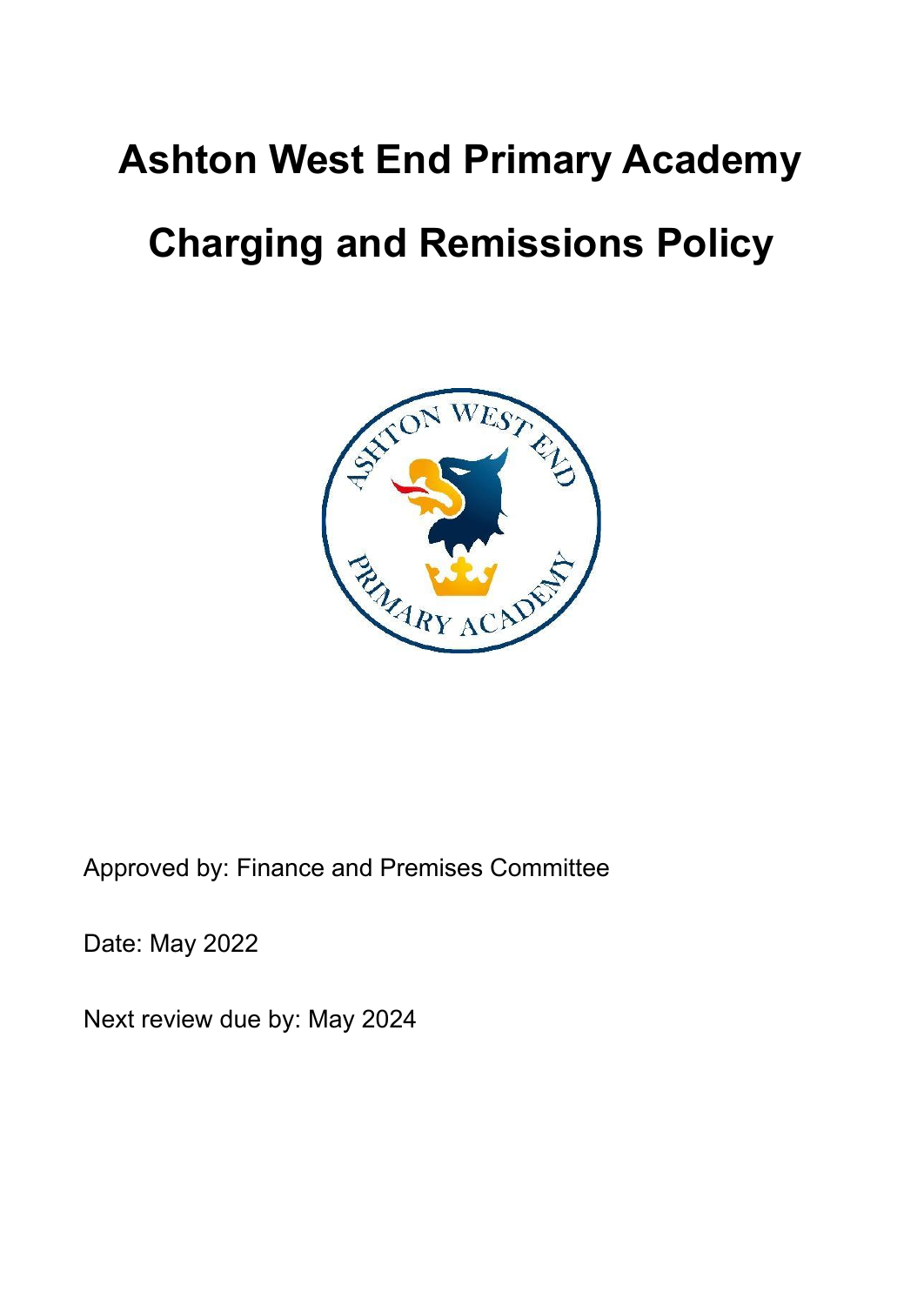# **1. Aims**

Our school aims to:

- Have robust, clear processes in place for charging and remissions
- Clearly set out the types of activity that can be charged for and when charges will be made

# **2. Legislation and guidance**

This policy is based on advice from the Department for Education (DfE) on charging for school [activities](https://www.gov.uk/government/publications/charging-for-school-activities) and the [Education](http://www.legislation.gov.uk/ukpga/1996/56/part/VI/chapter/III) Act 1996, sections 449-462 of which set out the law on charging for school activities in England. Academies are required to comply with this Act through their funding agreements.

This policy complies with our funding agreement and articles of association.

# **3. Definitions**

- **Charge**: a fee payable for specifically defined activities
- **Remission**: the cancellation of a charge which would normally be payable

# **4. Roles and responsibilities**

### **4.1 The governing board**

The governing board has overall responsibility for approving the charging and remissions policy, but can delegate this to a committee, an individual governor or the Principal.

The governing board also has overall responsibility for monitoring the implementation of this policy.

## **4.2 Headteachers**

The Principal is responsible for ensuring staff are familiar with the charging and remissions policy, and that it is being applied consistently.

## **4.3 Staff**

Staff are responsible for:

- Implementing the charging and remissions policy consistently
- Notifying the Principal of any specific circumstances which they are unsure about or where they are not certain if the policy applies

The school will provide staff with appropriate training in relation to this policy and its implementation.

## **4.4 Parents**

Parents are expected to notify staff or the Principal of any concerns or queries regarding the charging and remissions policy.

## **5. Where charges cannot be made**

Below we set out what we **cannot** charge for:

## **5.1 Education**

● Admission applications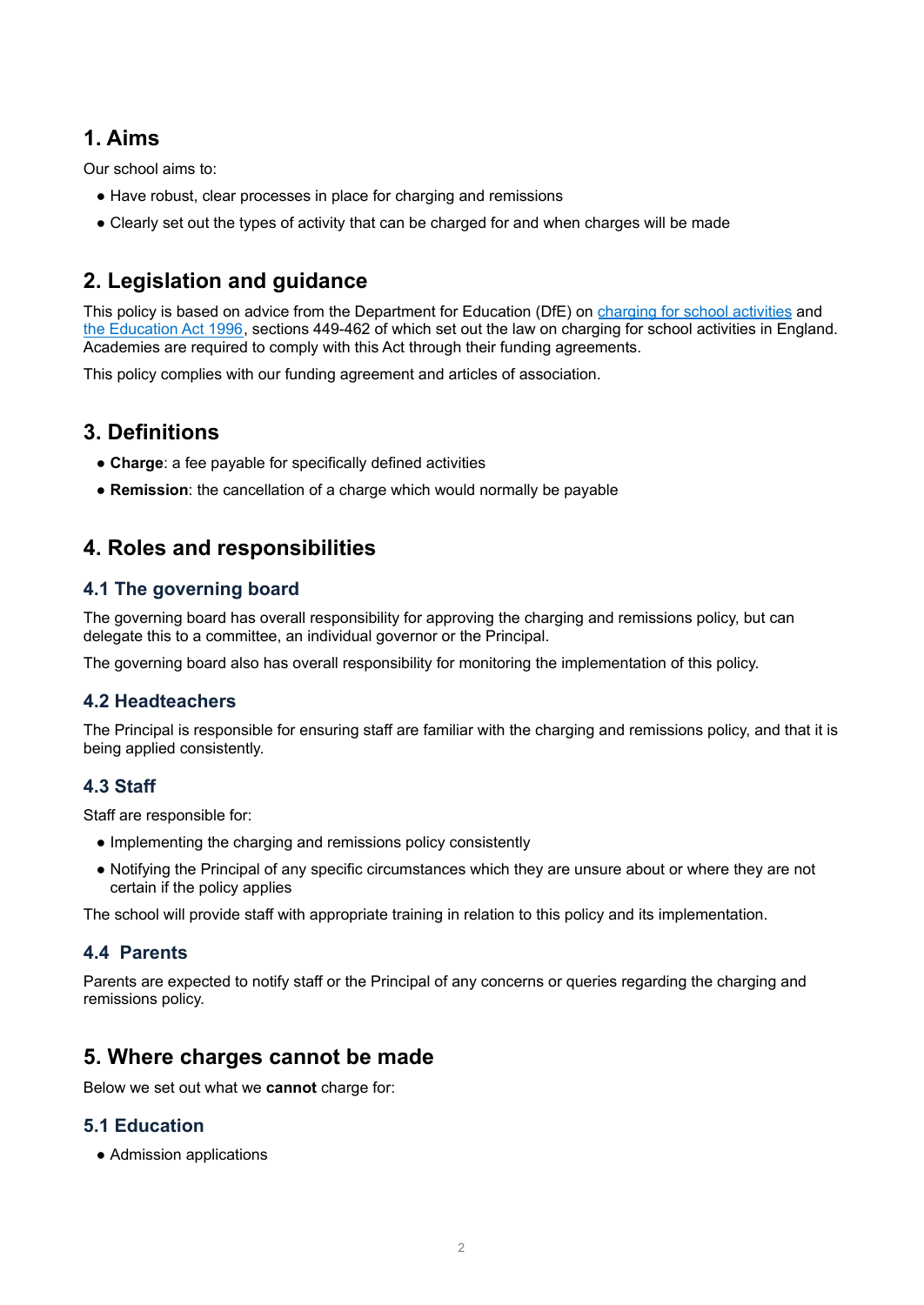- Education provided during school hours (including the supply of any materials, books, instruments or other equipment)
- Education provided outside school hours if it is part of:
	- The national curriculum
	- A syllabus for a prescribed public examination that the pupil is being prepared for at the school
	- Religious education
- Instrumental or vocal tuition, for pupils learning individually or in groups, unless the tuition is provided at the request of the pupil's parent
- Entry for a prescribed public examination if the pupil has been prepared for it at the school
- Examination re-sit(s) if the pupil is being prepared for the re-sit(s) at the school

#### **5.2 Transport**

- Transporting registered pupils to or from the school premises, where the local authority has a statutory obligation to provide transport
- Transporting registered pupils to other premises where the governing board or local authority has arranged for pupils to be educated
- Transport that enables a pupil to meet an examination requirement when he or she has been prepared for that examination at the school
- Transport provided in connection with an educational visit

#### **5.3 Residential visits**

- Education provided on any visit that takes place during school hours
- Education provided on any visit that takes place outside school hours if it is part of:
	- The national curriculum
	- A syllabus for a prescribed public examination that the pupil is being prepared for at the school
	- Religious education
	- Supply teachers to cover for those teachers who are absent from school accompanying pupils on a residential visit

## **6. Where charges can be made**

Below we set out what we **can** charge for:

#### **6.1 Education**

- Any materials, books, instruments or equipment, where the child's parent wishes him or her to own them
- Optional extras (see below)
- Music and vocal tuition, in limited circumstances
- Certain early years provision
- Community facilities

#### **6.2 Optional extras**

We are able to charge for activities known as 'optional extras'. In these cases, schools can charge for providing materials, books, instruments or equipment. The following are optional extras:

● Education provided outside of school time that is not part of: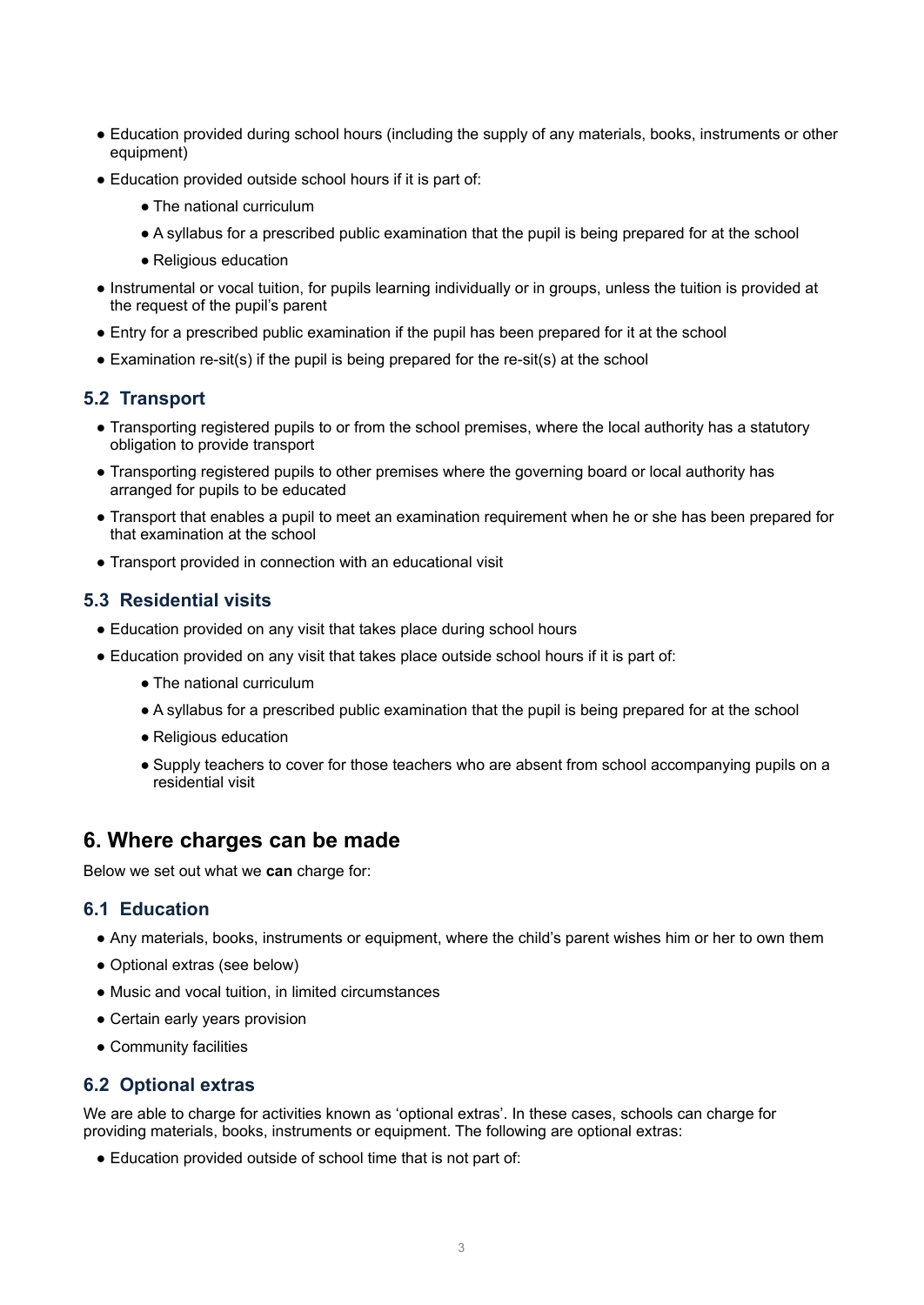- The national curriculum
- A syllabus for a prescribed public examination that the pupil is being prepared for at the school
- Religious education
- Examination entry fee(s) if the registered pupil has not been prepared for the examination(s) at the school
- Transport (other than transport that is required to take the pupil to school or to other premises where the local authority or governing board has arranged for the pupil to be provided with education)
- Board and lodging for a pupil on a residential visit
- Extended day services offered to pupils (such as breakfast clubs, after-school clubs, tea and supervised homework sessions)

When calculating the cost of optional extras, an amount may be included in relation to:

- Any materials, books, instruments or equipment provided in connection with the optional extra
- The cost of buildings and accommodation
- Non-teaching staff
- Teaching staff engaged under contracts for services purely to provide an optional extra (including supply teachers engaged specifically to provide the optional extra)
- The cost, or an appropriate proportion of the costs, for teaching staff employed to provide tuition in playing a musical instrument, or vocal tuition, where the tuition is an optional extra

Any charge made in respect of individual pupils will not be greater than the actual cost of providing the optional extra activity, divided equally by the number of pupils participating.

Any charge will not include an element of subsidy for any other pupils who wish to take part in the activity but whose parents are unwilling or unable to pay the full charge.

In cases where a small proportion of the activity takes place during school hours, the charge cannot include the cost of alternative provision for those pupils who do not wish to participate.

Parental agreement is necessary for the provision of an optional extra which is to be charged for.

#### **6.3 Music tuition**

Schools can charge for vocal or instrumental tuition provided either individually or to groups of pupils, provided that the tuition is provided at the request of the pupil's parent.

Charges may not exceed the cost of the provision, including the cost of the staff giving the tuition.

Charges cannot be made:

- If the teaching is an essential part of the national curriculum
- If the teaching is provided under the first access to the Key Stage 2 instrumental and vocal tuition programme
- For a pupil who is looked after by a local authority

## **6.4 Residential visits**

We can charge for board and lodging on residential visits, but the charge must not exceed the actual cost.

# **7. Voluntary contributions**

As an exception to the requirements set out in section 5 of this policy, the school is able to ask for voluntary contributions from parents to fund activities during school hours which would not otherwise be possible.

Some activities for which the school may ask parents for voluntary contributions include school trips and sporting activities.